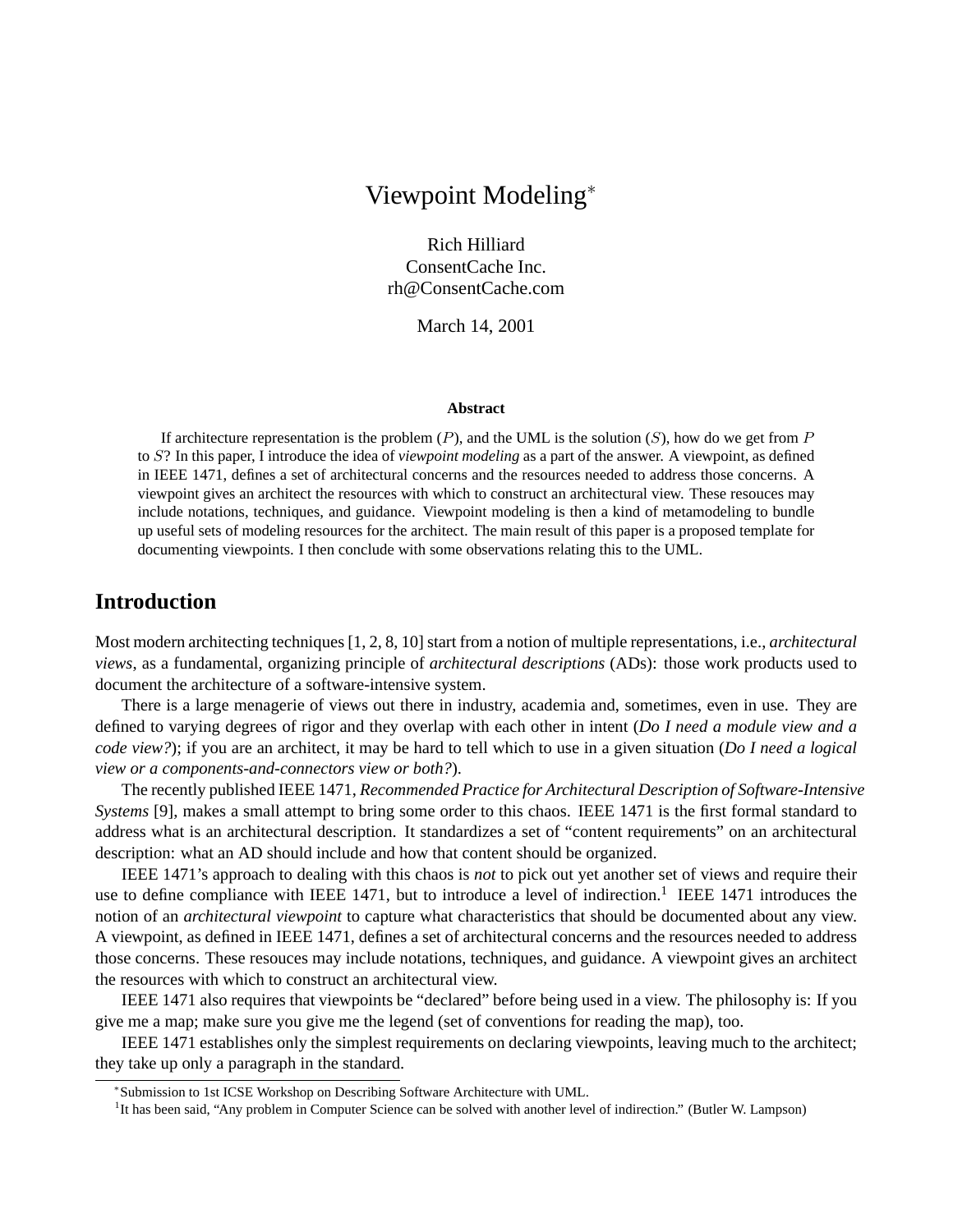The purpose of this paper is to propose a more refined approach to viewpoints which meets the requirements of IEEE 1471 and offers practical guidance to architects and other viewpoint writers. I call this *viewpoint modeling*.

Viewpoint modeling is a kind of meta-modeling, whose result is a way to make models (views) of a certain kind. I hope it can help us to more rigorously specify what we can do in addressing architectural representation for specific purposes, hence the connection to the UML (see **Discussion**).

Viewpoint modeling is not *view modeling* (nor viewpoint-based modeling)—architects do that after a viewpoint has been defined (either overtly or implicitly).

# **The Viewpoint Template**

In this section I propose a template for recording viewpoints, which meets the requirements of IEEE 1471 and provides some further guidance. It is more fine-grained than what IEEE 1471 requires.

The template starts here. Each "slot" has a name, a brief description of its intended content, and guidance toward developing that content. A running example is briefly sketched. The example develops a Commerce Viewpoint that I have found useful in developing web-based e-commerce systems, inspired by recent work of Gordijn and van Vliet [4] and Hauswirth, Jazayeri and Schneider [5].

# Name

The unique name for the viewpoint.

**Example:** Commerce Viewpoint (also known as the business viewpoint, or business models at an architectural level).

## **Abstract**

A brief overview of the viewpoint and its salient features.

**Example:** The Commerce Viewpoint provides a way of addressing business models at the architectural level, in terms of actors (participants) and value exchanges among those actors.

# Concerns

Concerns are the architectural issues which this viewpoint is capable of addressing. This is the most important information for the architect, because it helps her decide if this viewpoint will be useful for a particular system. I have found it useful to state concerns in the form of questions (like the television show *Jeopardy*!) that the resulting view should be able to answer.

**Example:** The Commerce Viewpoint addresses:

- What business models does the system support?
- What kinds of transactions are allowed?
- Who participates in the transactions, and what are their roles?
- What transaction-related services are to be provided?

# Typical Stakeholders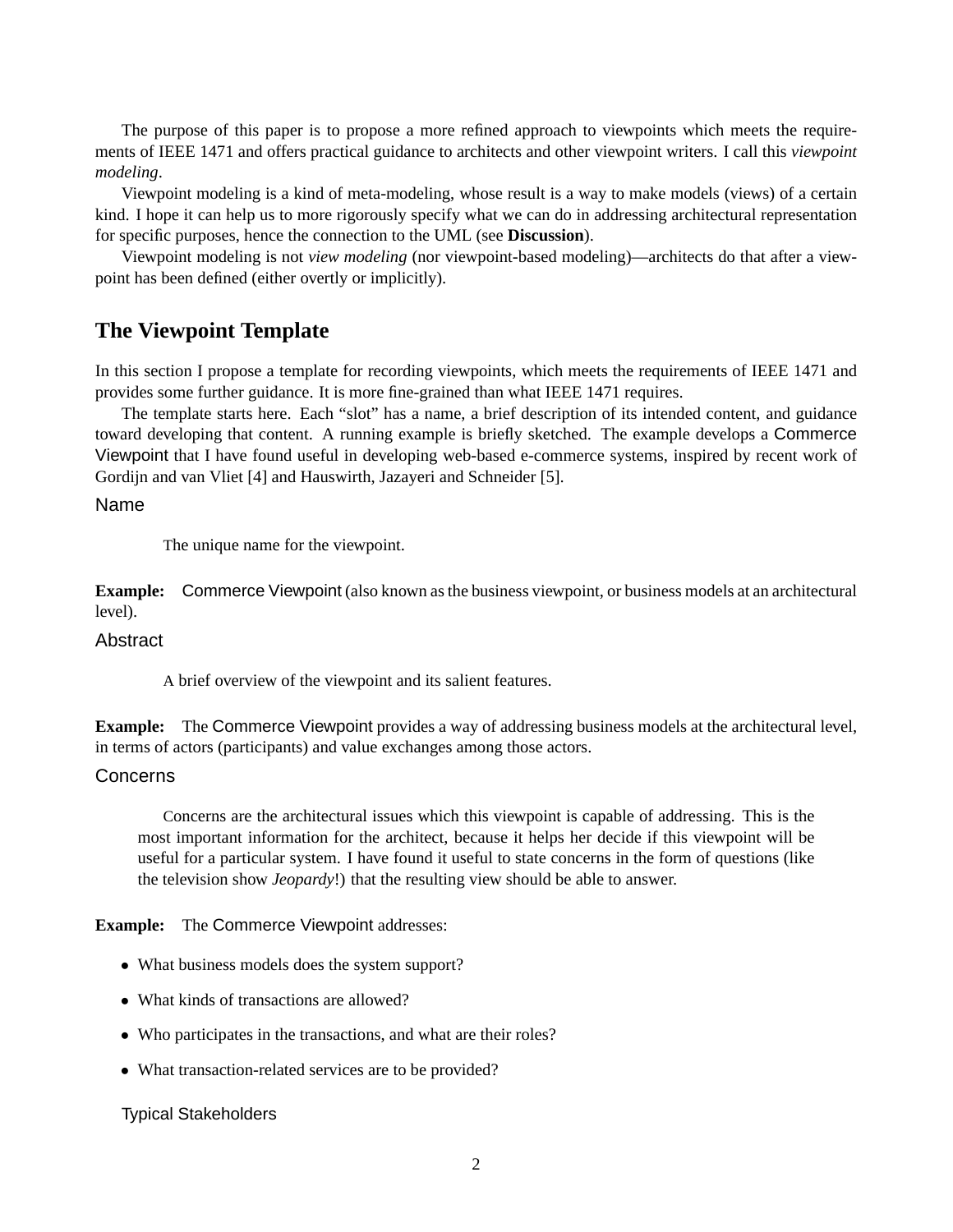*Optional.* Who are the usual stakeholders for this kind of view? What are the typical audiences for views prepared using this viewpoint? Within an AD, when the viewpoint has been selected for use, it is then elaborated<sup>2</sup>. The viewpoint is elaborated with the actual stakeholders from the system of interest who have concerns for this viewpoint. They should be recorded in the AD.

**Example:** Typical stakeholders for this viewpoint are: the client, business analysts, security analysts, developers, and user interface designers.

## Anti-Concerns

*Optional.* The kinds of issues this viewpoint is **not** good for. Articulating these may be a good antidote for certain overly used notations.

### Viewpoint Language

The viewpoint language is the key modeling resource that the viewpoint makes available for constructing the view models.

IEEE 1471 requires its users to specify, "The language, modeling techniques, or analytical methods to be used in constructing a view based upon the viewpoint". I find it is useful to separate these into the language (dealt with here) and treat modeling techniques and analytical methods as operations on views (below).

I have also found it useful to separate the consideration of the viewpoint language into its core concepts and their syntactic realizations. The abstract syntax, or conceptual framework of the viewpoint, I call its *ontology* and then separately describe notations that 'satisfy' that ontology.

### Viewpoint Ontology

The *ontology* is the set of conceptual entities, their properties and relations that comprise the vocabulary of views constructed with this viewpoint.<sup>3</sup>

There are different ways of representing ontologies. For my purposes, a UML class diagram is just fine; I can use it to capture entities, properties, relationships and any constraints among them with classes, attributes and associations and constraints, respectively.

### Elements, Attributes, and Relationships

What are the major sorts of entities present in this view? What properties do elements in this view carry? What relationships are defined among elements within this view?

#### **Constraints**

Most languages are not freely generated over the elements. There may be constraints on wellformedness, usually organized into a grammar of some kind. Constraints are introduced here to capture these well-formedness constraints.

These constraints should not be confused with architectural constraints that apply to the subject matter of the viewpoint. See example below.

 $2$ To coin a phrase, from Ada. Ada types are declared then elaborated before use. The same model seems useful for viewpoints. This template specifies the form in which viewpoints are declared. Once selected for use, the viewpoint must be elaborated for the particular AD. Finally, it is used to create the view.

<sup>&</sup>lt;sup>3</sup>Although this is a pretentious, overused word, I use it because it really does convey the right sense of the universe of discourse behind a viewpoint language, abstracted away from any syntactic constructs. Besides, I am not the first to introduce it into architecture—ACME was there first: "Our approach to architectural representation is based on a generic ontology of seven entities: components, connectors, configurations, ports, roles, representations, and bindings."[3].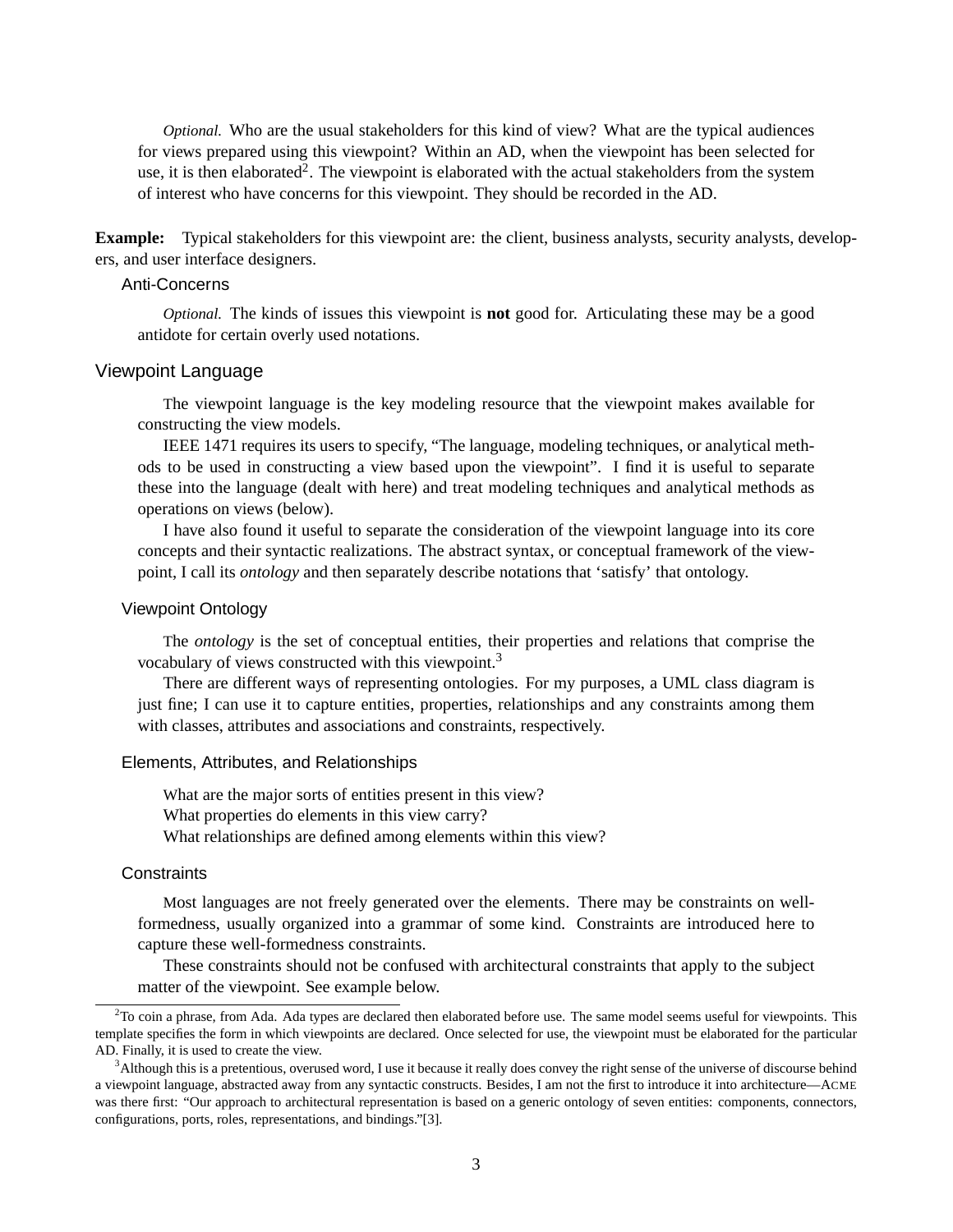**Example:** The primary elements of the Commerce Viewpoint are **actors** (participants in exchanges such as buyers, sellers, customers, intermediaries); **values** (resources such as products, services, money); **value exchanges** (i.e., transactions of value among actors) and **business rules** (e.g., fraud should be prevented; this is an example of an architectural constraint that is not a well-formedness constraint. A well-formedness constraint, in the present example is: At least two actors participate in every value exchange.)

*UML class diagram omitted here, in the interest of space limitations.*

## (Conforming) Notations

Identify or define notations that 'satisfy' the viewpoint ontology. I.e., give the Architect concrete notation(s) to use that, when used, yield views that manifest this viewpoint.

Sometimes, no "notation" may exist. This is a job for the UML's stereotypes, and/or mundane approaches like natural language.

**Example:** The UML's interaction diagrams could be appropriated to represent models in the Commerce Viewpoint where: actors are represented by objects; values are objects; value exchanges are represented by (pairs of) messages; and business rules are captured by constraints.

## Operations on Views

The viewpoint language gives us the vocabulary for constructing a view, the Operations defines the actions which may be applied to views. IEEE 1471 lumps together methods for creating views, analytic techniques for analyzing views, and heuristics that might be applied to views. Here, I've taken an approach of organizing these operations into categories (a la the SmallTalk–80 browser): ` creation methods, interpretation methods, analysis methods and implementation methods.

# Creation methods

Creation methods are the means by which views are constructed under this viewpoint. These operations could be in the form of process guidance (how to start, what to do next); or work product guidance (templates for views of this type). Creation techniques may also be heuristic: identifying styles, patterns, or other idioms to apply in the synthesis of the view.

**Example:** *Phased Style.* Hauswirth, Jazayeri and Schneider propose a "style" for constructing business models they call a phase model [5]. It classifies the actors and exchanges into phases (such as Advertising, Negotiation, Ordering, Payment, and Delivery) to facilitate certain kinds of analysis. They use this to reason about security threats to the business. To support this style, we can extend the viewpoint ontology by adding a class (Phase), such that every value exchange falls into a phase.

# Interpretive methods

Interpretive methods are the means by which views to be understood as making architectural statements and commitments.

**Example:** Actors in the Commerce Viewpoint should be interpreted as people, other systems, or subsystems of the system of interest. Value exchanges should be interpreted as n-party transactions.

### Analysis methods

Analysis methods are operations which may be used to check, reason about, transform, predict, and evaluate architectural results from this view. This could include traceability methods with respect to other viewpoints.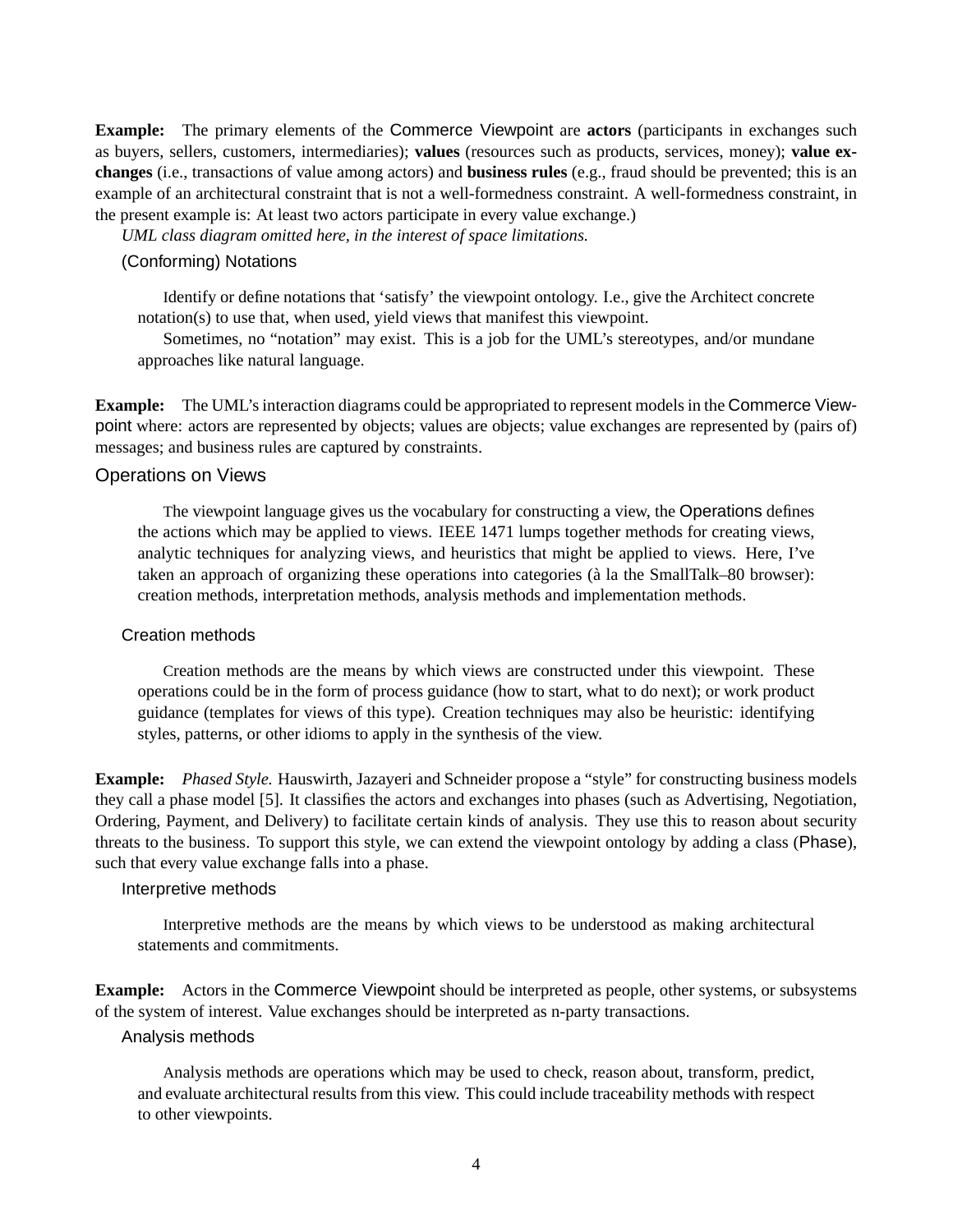**Example:** *Fault-tree analysis.* Gordijn and van Vliet show how this viewpoint may be used to drive fault-tree analysis to detect possible kinds of fraud and their causes, that a business model may be susceptible to.

#### Implementation methods

Implementation techniques describe how to design/build systems from this view.

### **Notes**

*Optional.* Any additional information that may be of use to architects in selecting, customizing or using this viewpoint.

## Source

What is the source (author, history, literature references) for this viewpoint, if any?

**Example:** The Commerce Viewpoint draws heavily upon the insights of: Gordijn and van Vliet [4] and Hauswirth, Jazayeri and Schneider [5].

# **Discussion**

The goal of IEEE 1471's notion of viewpoint is to make the conventions by which architectures are modeled clearer. This includes making: clearer to the readers of an AD (*Maps should have legends*); and clearer to architects seeking to select, or mix, or match viewpoints for use (*Help find the right tool for the job*). Viewpoints codify one kind of reusable architectural asset that should be available to all. The long-term goal is to create a palette of viewpoints for architects to draw from.

There are numerous architectural methods in the literature which could be documented as architectural viewpoints—although they are typically not called that today. Perhaps the most studied is the "structural viewpoint," built on the ontology of components and connectors cited above.

The template I have proposed is "object-oriented" as follows: the viewpoint language defines what it means to be a well-formed view; the operations on views define techniques for creating, interpreting, analyzing views. In requirements engineering, Nuseibeh, Kramer and Finkelstein capture a viewpoint in terms of an object-oriented scheme as well [11]).

**Implications for the UML.** Now let's return to the original question of this position paper:

If architecture representation is the problem  $(P)$ , and the UML is the solution  $(S)$ , how do we get from  $P$  to  $S$ ?

Now I can answer: for each representation problem (i.e., set of concerns), define a viewpoint with its viewpoint language and ontology, and associated techniques, and then craft a suitable conforming notation from the UML, using the extensibility mechanisms.

Contrast this with current thinking about that question, which seems to be to create an architectural profile for the UML. A *profile* is a specialization of the UML metamodel for a particular domain. Various profiles have been, or are being, defined. However, a specialization approach may be too restrictive for architectural representation. There is no simple subset of the UML concepts (metamodel elements?) that can be called architectural; so the idea of a profile is probably simplistic to address architectural use of UML. In such cases, it seems a profile could not be used since a profile would not permit multiple specializations of the same element.

A viewpoint is like a profile, but lighter: for a given job an architect may need to select one or more viewpoints; each of which specialise elements of the metamodel differently. I tried my hand at integrating this into the UML metamodel in earlier work [6, 7].